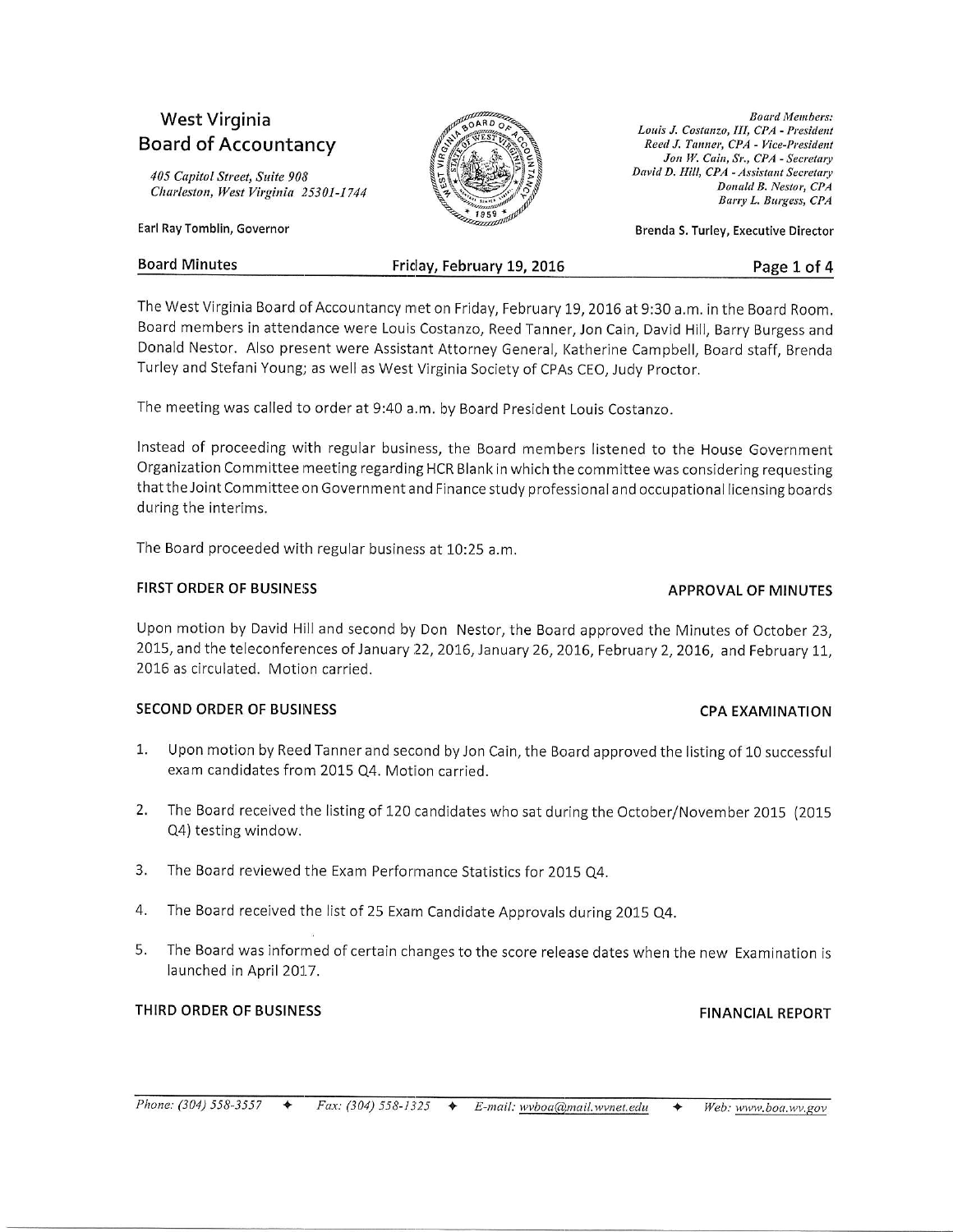**Board Minutes** 

1. The Board received the Receipts and Disbursements Report for the period ending December 31, 2015 as follows:

| Beginning Cash Balance, July 1, 2014   |             | \$597,949.56 |
|----------------------------------------|-------------|--------------|
| <b>Total Receipts</b>                  | 67,940.23   |              |
| Total Disbursements                    | -160,061.15 |              |
| Ending Cash Balance, December 31, 2015 |             | 505,828.64   |

- 2. Upon motion by Jon Cain and second by David Hill, the Board ratified the P-Card expenditures for 2015 Q4.
- 3. Upon motion by David Hill and second by Jon Cain, the Board adopted the *P-Card Policies & Procedures* as written.
- 4. The Board reviewed a copy of the P-Card Audit Report. The Board authorized the Executive Director to sign the disclosure statement/letter requested by the West Virginia State Auditor's Office. Board President, Lou Costanzo is to provide a signatory authorization letter for Brenda Turley to attach to the disclosure statement.

### FOURTH ORDER OF BUSINESS TECHNOLOGY TECHNOLOGY

- L. Brenda Turley reported that after the award of the e-Licensing contract, she has been working with Albertson's Consulting in order to customize the software and migrate the data to the new online system.
- 2. The Board reviewed the Deliverable/Payment Schedule agreement with Albertson's Consulting/Big Picture Software.

# FIFTH ORDER OF BUSINESS FIRMS

1. The Board received the listing of 5 firms approved during 2015 Q4.

### SIXTH ORDER OF BUSINESS **SIXTH** ORDER OF BUSINESS

1. The Board received the listing of the 20 individuals approved for licensure during 2015 Q4.

Board President, Lou Costanzo opted to return to the Seventh Order of Business later in the Agenda.

### EIGHTH ORDER OF BUSINESS COMPLAINTS

Upon motion by Don Nestor and second by David Hill, the Board entered into Executive Session at 11:00 a.m. pursuant to W. Va. Code § 6-9A-4 to consider disciplinary matters. Motion carried.

Upon motion by David Hill and second by Don Nestor, the Board came out of Executive Sesslon at L1:40 a.m. a.m. and made the following actions part of the record. Motion carried.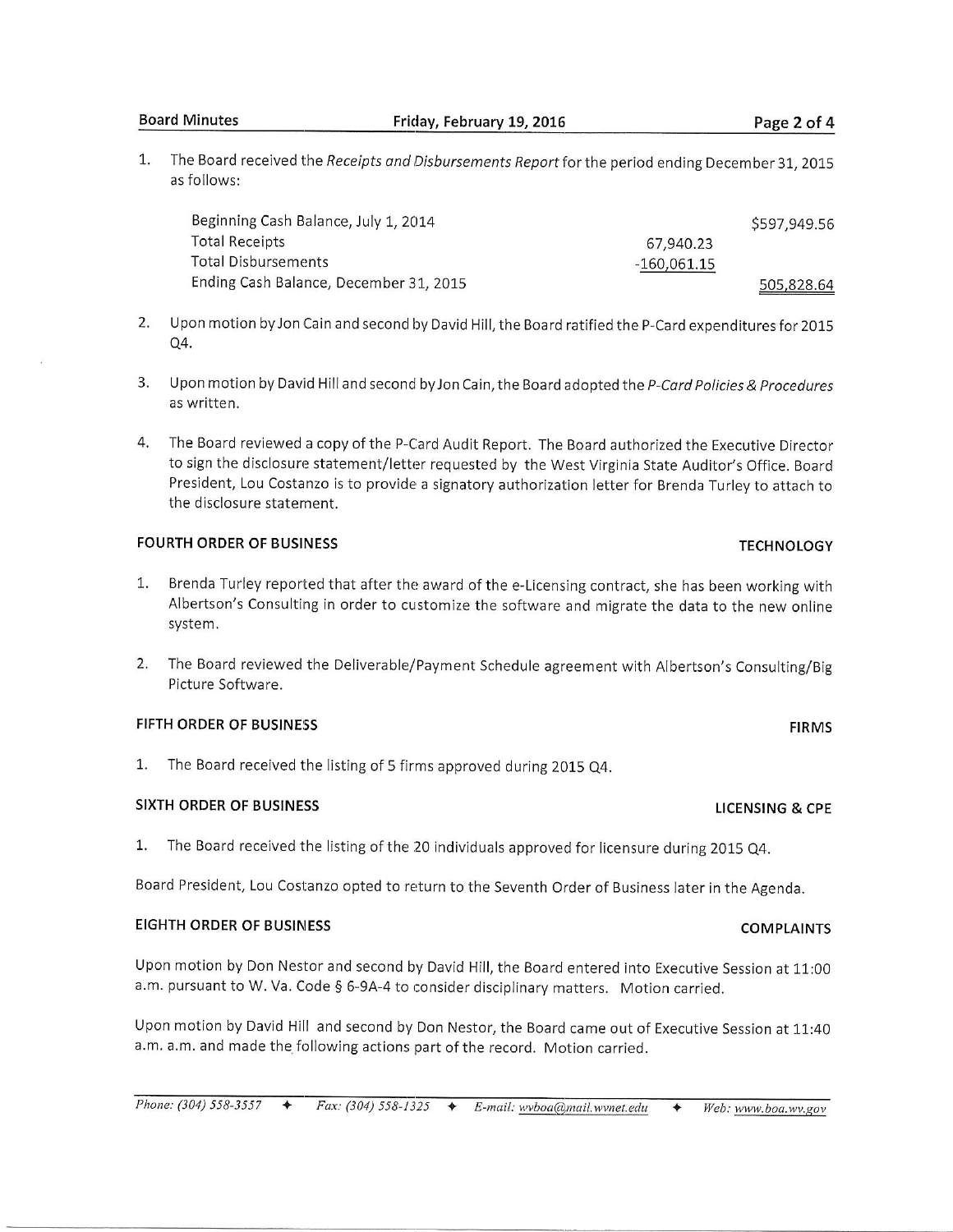| Board Minutes                  | Friday, February 19, 2016                                                                                                                                                                                                                                                                                               | Page 3 of 4 |
|--------------------------------|-------------------------------------------------------------------------------------------------------------------------------------------------------------------------------------------------------------------------------------------------------------------------------------------------------------------------|-------------|
| *In the matter of 2013-01      | Complaint Committee chairman, Reed Tanner, reported that the Respondent<br>filed his quarterly report timely and is in compliance with the amended<br>consent order. This matter is continued.                                                                                                                          |             |
| *In the matter of 2013-07      | Assistant Attorney General Katherine Campbell reported the Civil Matter has<br>been resolved. Upon motion and second, the Assistant Attorney General<br>Katherine Campbell is to provide Respondent with a copy of an updated<br>Consent Order that was held in abeyance and give the Respondent 30 days to<br>respond. |             |
| Class action suit against firm | The Board determined that, since the suit is a result of an out-of-state<br>branch of the firm in an out-of-state location, there was no need for action<br>by this Board. Board staff will send a letter to accept the notification of<br>suit.                                                                        |             |

# NINTH ORDER OF BUSINESS OF THE SERVICE OF SALE AND THE SERVICE OF SALE AND THE SERVICE OF SALE AND THE SERVICE OF SALE AND THE SERVICE OF SALE AND THE SERVICE OF SALE AND THE SERVICE OF SALE AND THE SERVICE OF SALE AND THE

**Contract** 

- 1. Brenda Turley reported on the status of the Hodge litigation. The Board determined that the Executive Director should be the point of contact regarding this litigation and that BRIM's legal counsel should cc: the the Board with copies of all correspondence.
- 2. The Board reviewed materials regarding the CGMA designation.
- 3. The Board reviewed AICPA'S proposal regarding the retired status.

# SEVENTH ORDER OF BUSINESS NASBA/PROPOSED LEGISLATION

1. The Board had a lengthy conversation regarding whether the it is advisable and if the Board can lobby regarding issues affecting the Board, and, if so, is there a line that Board members should not cross. Board members reviewed several Advisory Opinions regarding this matter provided by the West Virginia Ethics Commission.

The Board broke for lunch at 12:10 p.m. and returned at 12:40 p.m.

- 2. Lou Costanzo provided an update on HB 4312 (2016 legislation which would change the composition of the Board) and HB 4574 (terminating the West Virginia Board of Accountancy). Board staff was directed to keep watch and inform the Board should either of these bills be added to House Government Organization's agenda. The Board will ask John Johnson, NASBA's Director of Legislative and Government Affairs to draft a letter against HB 4574 and to show why the Board of Accountancy is relevant.
- 3. David Hill provided an update on the status of SB 271 which provides for changes to the W.Va. Code 30-9-1 et seq.
- 4. Brenda Turley provided an update on SB 159, a bundled billwhich provides for proposed Rule changes.